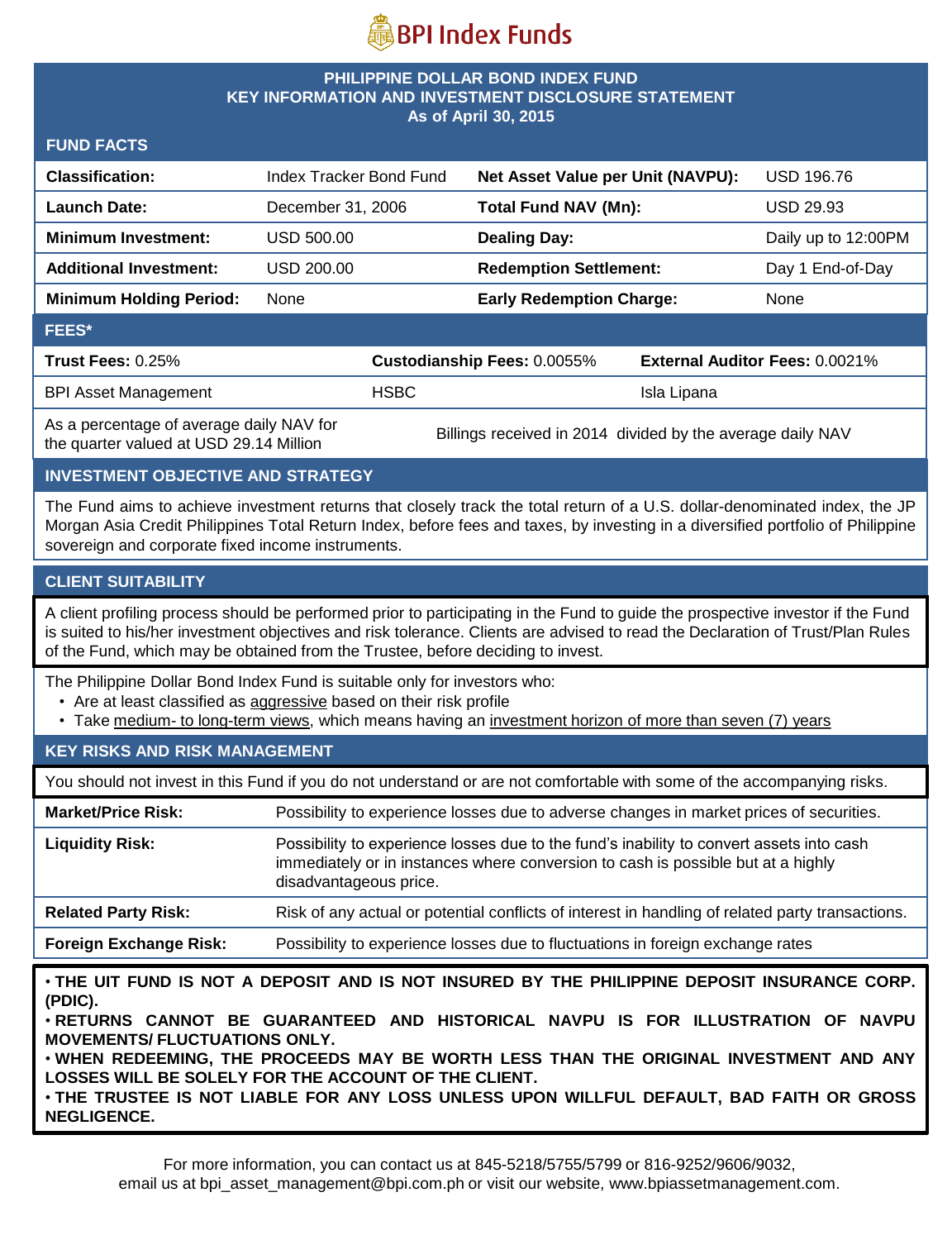# **FUND PERFORMANCE AND STATISTICS AS OF APRIL 30, 2015**

(Purely for reference purposes and is not a guarantee of future results)



| <b>CUMULATIVE PERFORMANCE (%) 1</b>    |       |       |         |       |       |                   |
|----------------------------------------|-------|-------|---------|-------|-------|-------------------|
|                                        | 1 mo  | 3 mo  | 6 mo    | 1YR   | 3YRS  | S.I. <sup>4</sup> |
| <b>Fund</b>                            | 0.71  | 1.16  | 5.75    | 10.20 | 21.01 | 21.01             |
| <b>Benchmark</b>                       | 0.84  | 1.36  | 5.94    | 10.83 | 22.48 | 22.48             |
| <b>ANNUALIZED PERFORMANCE (%) 1</b>    |       |       |         |       |       |                   |
|                                        | 1YR   | 2YRS  | 3YRS    | 4YRS  | 5YRS  | S.I.              |
| <b>Fund</b>                            | 10.20 | 4.39  | 6.56    | 8.36  | 8.47  | 8.46              |
| <b>Benchmark</b>                       | 10.83 | 4.67  | 6.99    | 8.66  | 8.91  | 8.86              |
| <b>CALENDAR YEAR PERFORMANCE (%) 1</b> |       |       |         |       |       |                   |
|                                        | YTD   | 2014  | 2013    | 2012  | 2011  | 2010              |
| <b>Fund</b>                            | 4.09  | 10.75 | $-5.23$ | 15.09 | 9.91  | 13.40             |
| <b>Benchmark</b>                       | 4.18  | 11.47 | $-5.10$ | 15.79 | 10.44 | 13.78             |

| <b>NAVPU</b> over the past 12 months      |          |
|-------------------------------------------|----------|
| Highest                                   | 197.21   |
| Lowest                                    | 178.54   |
| <b>STATISTICS</b>                         |          |
| <b>Weighted Ave Duration (Yrs)</b>        | 7.56     |
| Volatility, Past 5 Years (%) <sup>2</sup> | 4.91     |
| Port. Weighted Yield to Maturity (%)      | 3.29     |
| <b>Current Number of Holdings</b>         | 51       |
| Tracking Error (3-Yr) <sup>4</sup>        | 1.05     |
| Average Credit Rating (Moody's/S&P)       | Baa2/BBB |

<sup>1</sup>Returns are net of fees.

<sup>2</sup>Since Inception as an Investment Management Arrangement (IMA) on April 26, 2005

<sup>3</sup>Measures the degree to which the Fund fluctuates vis-à-vis its average return over a period of time.

<sup>4</sup>Measure of deviation between the Fund's return and benchmark returns. A lower number means the Fund's return is closely aligned with the benchmark.

\*Declaration of Trust is available upon request through branch of account.

| <b>PORTFOLIO COMPOSITION</b> |           |       |  |  |  |
|------------------------------|-----------|-------|--|--|--|
| <b>Allocation</b>            | % of Fund |       |  |  |  |
| Government                   |           | 66.84 |  |  |  |
| Corporates                   |           | 30.07 |  |  |  |
| Cash and Other Receivables   |           | 3.09  |  |  |  |
| <b>Maturity Profile</b>      |           |       |  |  |  |
| Cash and Less than 1 Year    |           | 3.83  |  |  |  |
| Between 1 and 3 Years        |           | 9.41  |  |  |  |
| Between 3 and 5 Years        |           | 16.93 |  |  |  |
| Between 5 and 7 Years        |           | 5.57  |  |  |  |
| Between 7 and 10 Years       |           | 20.77 |  |  |  |
| More than 10 Years           |           | 43.48 |  |  |  |

#### **TOP TEN HOLDINGS**

| <b>Name</b>                             | % of Fund |
|-----------------------------------------|-----------|
| Republic of the Phils. Bonds 2/2/2030   | 9.36      |
| Republic of the Phils. Bonds 10/23/2034 | 8.67      |
| Republic of the Phils. Bonds 1/14/2031  | 8.24      |
| Republic of the Phils. Bonds 3/16/2025  | 6.99      |
| Republic of the Phils. Bonds 1/15/2032  | 5.07      |
| Republic of the Phils. Bonds 1/20/2040  | 4.61      |
| Republic of the Phils. Bonds 1/13/2037  | 4.24      |
| Republic of the Phils. Bonds 6/17/2019  | 3.31      |
| Republic of the Phils. Bonds 3/30/2026  | 3.28      |
| Republic of the Phils. Bonds 1/15/2021  | 3.21      |

## **RELATED PARTY TRANSACTIONS\***

The Fund has investments and trade transactions with Bank of the Philippine Islands, its subsidiaries and related parties:

Bank of the Philippine Islands, – USD 450,000 First Gen Corporation – USD 211,762 International Container Services, Inc. – USD 717,681 Petro Corporation 0 USD 530,625 Philippine Long Distance Telephone Company – USD 133,476

Investments in the said outlets were approved by the Trust Committee. Likewise, all related party transactions are conducted on an arm's length and best execution basis and within established limits.